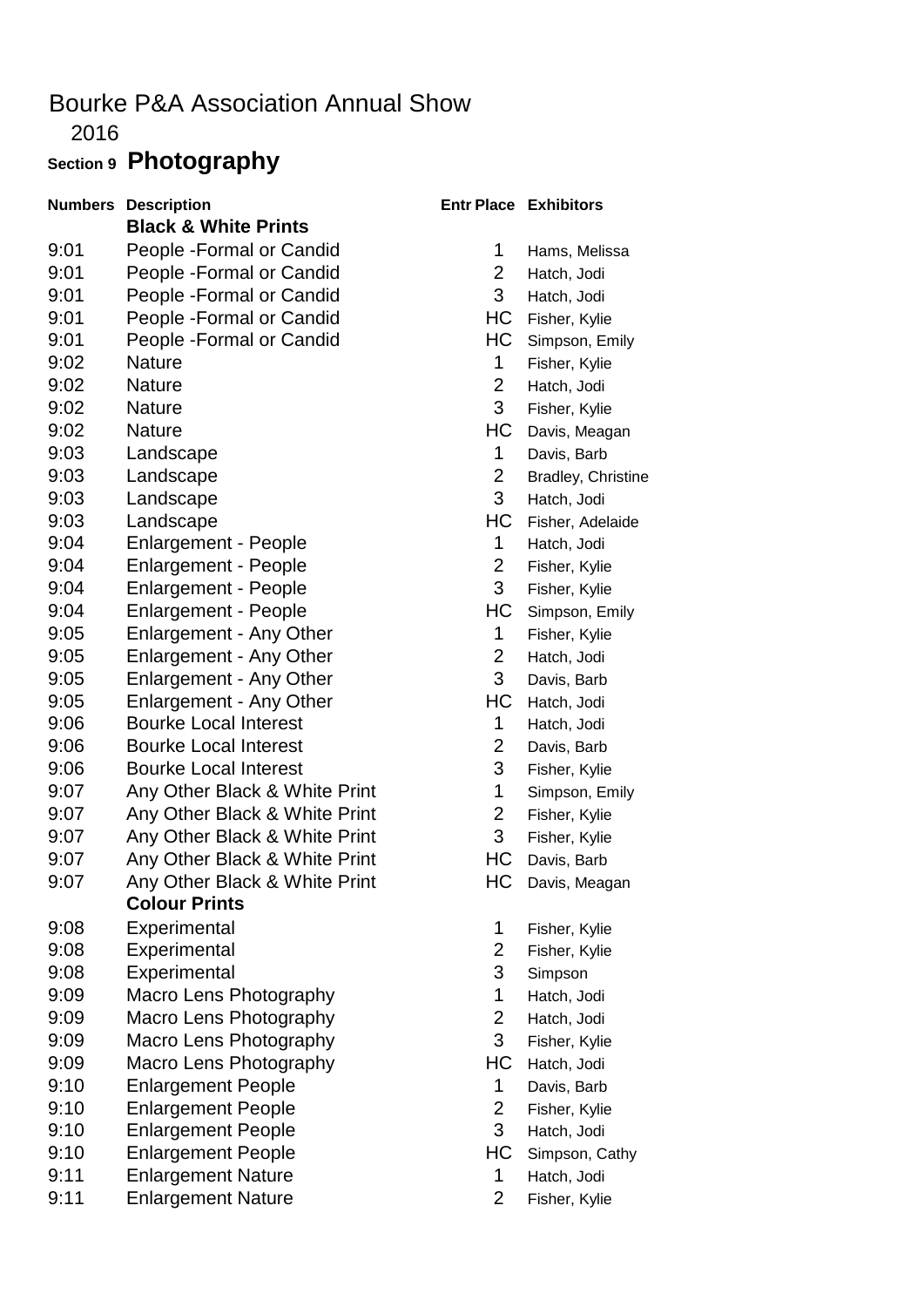2016

## **Section 9 Photography**

| <b>Numbers</b> | <b>Description</b>                     | <b>Entr Plac</b>        |
|----------------|----------------------------------------|-------------------------|
| 9:11           | <b>Enlargement Nature</b>              | 3                       |
| 9:11           | <b>Enlargement Nature</b>              | H                       |
| 9:11           | <b>Enlargement Nature</b>              | H                       |
| 9:12           | <b>Enlargement Landscape</b>           | 1                       |
| 9:12           | <b>Enlargement Landscape</b>           | $\frac{2}{3}$           |
| 9:12           | <b>Enlargement Landscape</b>           |                         |
| 9:13           | <b>Enlargement - Any Other Subject</b> | $\mathbf 1$             |
| 9:13           | <b>Enlargement - Any Other Subject</b> | $\overline{\mathbf{c}}$ |
| 9:13           | <b>Enlargement - Any Other Subject</b> | 3                       |
| 9:14           | Panoramic - Landscape or Nature        | $\mathbf 1$             |
| 9:14           | Panoramic - Landscape or Nature        | $\overline{c}$          |
| 9:14           | Panoramic - Landscape or Nature        | 3                       |
| 9:15           | Panoramic - Any Other Photo            | $\mathbf{1}$            |
| 9:15           | Panoramic - Any Other Photo            | $\frac{2}{3}$           |
| 9:15           | Panoramic - Any Other Photo            |                         |
| 9:16           | People - Portrait                      | $\mathbf 1$             |
| 9:16           | People - Portrait                      | $\frac{2}{3}$           |
| 9:16           | People - Portrait                      |                         |
| 9:16           | People - Portrait                      | H                       |
| 9:16           | People - Portrait                      | H                       |
| 9:17           | People Candid                          | $\mathbf 1$             |
| 9:17           | People Candid                          | $\overline{\mathbf{c}}$ |
| 9:17           | <b>People Candid</b>                   | 3                       |
| 9:17           | <b>People Candid</b>                   | H                       |
| 9:17           | <b>People Candid</b>                   | H                       |
| 9:18           | Nature - Flora                         | 1                       |
| 9:18           | Nature - Flora                         | $\overline{\mathbf{c}}$ |
| 9:18           | Nature - Flora                         | 3                       |
| 9:18           | Nature - Flora                         | H                       |
| 9:19           | Nature - Forna                         | 1                       |
| 9:19           | Nature - Forna                         | $\overline{c}$          |
| 9:19           | Nature - Forna                         | 3                       |
| 9:19           | Nature - Forna                         | H                       |
| 9:19           | Nature - Forna                         | H                       |
| 9:20           | Pets/Animals                           | 1                       |
| 9:20           | Pets/Animals                           | $\overline{\mathbf{c}}$ |
| 9:20           | Pets/Animals                           | 3                       |
| 9:20           | Pets/Animals                           | H                       |
| 9:20           | Pets/Animals                           | H                       |
| 9:21           | Landscape                              | 1                       |
| 9:21           | Landscape                              | $\overline{c}$          |
| 9:21           | Landscape                              | 3                       |
| 9:22           | Waterscape                             | 1                       |
| 9:22           | Waterscape                             | $\overline{2}$          |

## **Numbers Description Entrants Place Exhibitors**

- 3 Hatch, Jodi
- HC Fisher, Kylie
- HC Hatch, Jodi
- 1 Fisher, Kylie
- 2 Davis, Barb
- 3 Bradley, Christine
- 1 Davis, Barb
- 2 Fisher, Kylie
- 3 Fisher, Kylie
- 1 Davis, Barb
- 2 Davis, Barb
- 3 Crain, Carolyn
- 1 Davis, Barb
- 2 Crain, Carolyn
- 
- 1 Fisher, Kylie
- 2 Bradley, Christine
- 3 Bradley, Christine
- HC Stephens, Nerida
- HC Bradley, Christine
- 1 Hatch, Jodi
- 2 Simpson, Cathy
- 3 Hatch, Jodi
- HC Davis, Barb
- HC Fisher, Kylie
- 1 Simpson, Cathy
- 2 Simpson, Cathy
- 3 Fisher, Kylie
- HC Fisher, Kylie
- 1 Davis, Barb
- 2 Davis, Barb
- 3 Fisher, Kylie
- HC Hatch, Jodi
- HC Hatch, Jodi
- 1 Fisher, Kylie
- 2 Hams, Melissa
- 3 Thompson, Meredith
- HC Fisher, Kylie
- HC Hams, Melissa
- 1 Davis, Barb
- 2 Hams, Melissa
- 3 Stephens, Emma
- 1 Davis, Barb
- 2 Simpson, Cathy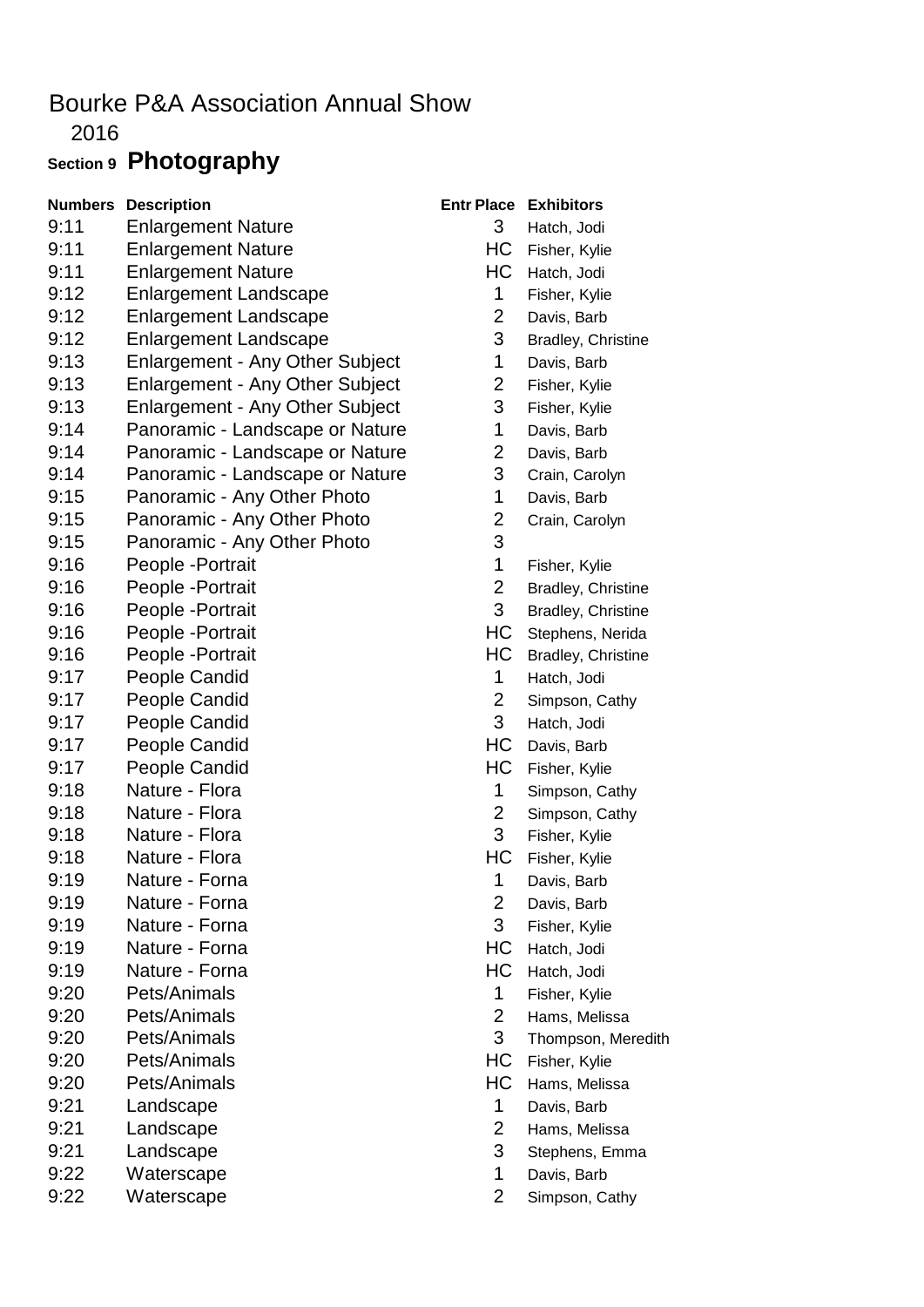2016

# **Section 9 Photography**

| <b>Numbers</b> | <b>Description</b>                              |                | <b>Entr Place Exhibitors</b> |
|----------------|-------------------------------------------------|----------------|------------------------------|
| 9:22           | Waterscape                                      | 3 <sup>1</sup> | Davis, Barb                  |
| 9:22           | Waterscape                                      | HC             | Stephens, Nerida             |
| 9:22           | Waterscape                                      | HС             | Hams, Melissa                |
| 9:23           | <b>Sunrise or Sunset</b>                        | $\mathbf 1$    | Davis, Barb                  |
| 9:23           | <b>Sunrise or Sunset</b>                        | $\overline{2}$ | Brown, Kathleen              |
| 9:23           | <b>Sunrise or Sunset</b>                        | 3              | Fisher, Kylie                |
| 9:24           | <b>Still Life</b>                               | 1              | Hams, Melissa                |
| 9:24           | <b>Still Life</b>                               | $\overline{2}$ | Simpson, Cathy               |
| 9:24           | <b>Still Life</b>                               | 3              | Simpson, Emily               |
| 9:25           | <b>Funniest Photo</b>                           | 1              | Bradley, Christine           |
| 9:25           | <b>Funniest Photo</b>                           | $\overline{2}$ | Fisher, Kylie                |
| 9:25           | <b>Funniest Photo</b>                           | 3              | Fisher, Kylie                |
| 9:26           | <b>Bourke Local Interest</b>                    | 1              | Fisher, Kylie                |
| 9:26           | <b>Bourke Local Interest</b>                    | $\overline{2}$ | Hams, Melissa                |
| 9:26           | <b>Bourke Local Interest</b>                    | 3              | Hatch, Jodi                  |
| 9:26           | <b>Bourke Local Interest</b>                    | HC             | Bradley, Christine           |
| 9:26           | <b>Bourke Local Interest</b>                    | HC             | Hams, Melissa                |
| 9:27           | Holiday                                         | $\mathbf{1}$   | Davis, Barb                  |
| 9:27           | Holiday                                         | $\overline{2}$ | Hams, Melissa                |
| 9:27           | Holiday                                         | 3              | Snelson, Kayleigh            |
| 9:27           | Holiday                                         | HC             | Crain, Carolyn               |
| 9:27           | Holiday                                         | HС             | Simpson, Cathy               |
| 9:28           | Any Other Photo                                 | 1              | Hams, Melissa                |
| 9:28           | Any Other Photo                                 | $\overline{2}$ | Davis, Meagan                |
| 9:28           | Any Other Photo                                 | 3              | McCosker, Tania              |
| 9:28           | Any Other Photo                                 | HC             | Davis, Barb                  |
| 9:29           | <b>Photo Essay</b>                              | 1              | Fisher, Kylie                |
| 9:29           | <b>Photo Essay</b>                              | 2              | Fisher, Kylie                |
| 9:29           | Photo Essay                                     | 3              | Thompson, Meredith           |
| 9:30           | Manipulated Photograph                          | 1              | Fisher, Kylie                |
| 9:30           | <b>Manipulated Photograph</b>                   | $\overline{2}$ | Hatch, Jodi                  |
| 9:30           | <b>Manipulated Photograph</b>                   | 3              | Hatch, Jodi                  |
| 9MSE           | <b>Most sucessful Exhibitor</b>                 |                | Fisher, Kylie                |
|                | <b>Junior Photography Print or Digital Form</b> |                |                              |
|                | <b>Under 7 Years Print or Digital</b>           |                |                              |
| 9:31           | People                                          | 1              | Hatch, James                 |
| 9:31           | People                                          | $\overline{2}$ | Hatch, James                 |
| 9:32           | Landscape                                       | 1              | Brown, Harleigh              |
| 9:32           | Landscape                                       | $\overline{2}$ | Brown, Azalia                |
| 9:32           | Landscape                                       | 3              | Brown, Harleigh              |
| 9:33           | <b>Nature</b>                                   | 1              | Hatch, James                 |
| 9:33           | <b>Nature</b>                                   | $\overline{2}$ | Hatch, James                 |
| 9:33           | <b>Nature</b>                                   | 3              | Hatch, James                 |
| 9:34           | Pets/Animals                                    | 1              | Hatch, James                 |